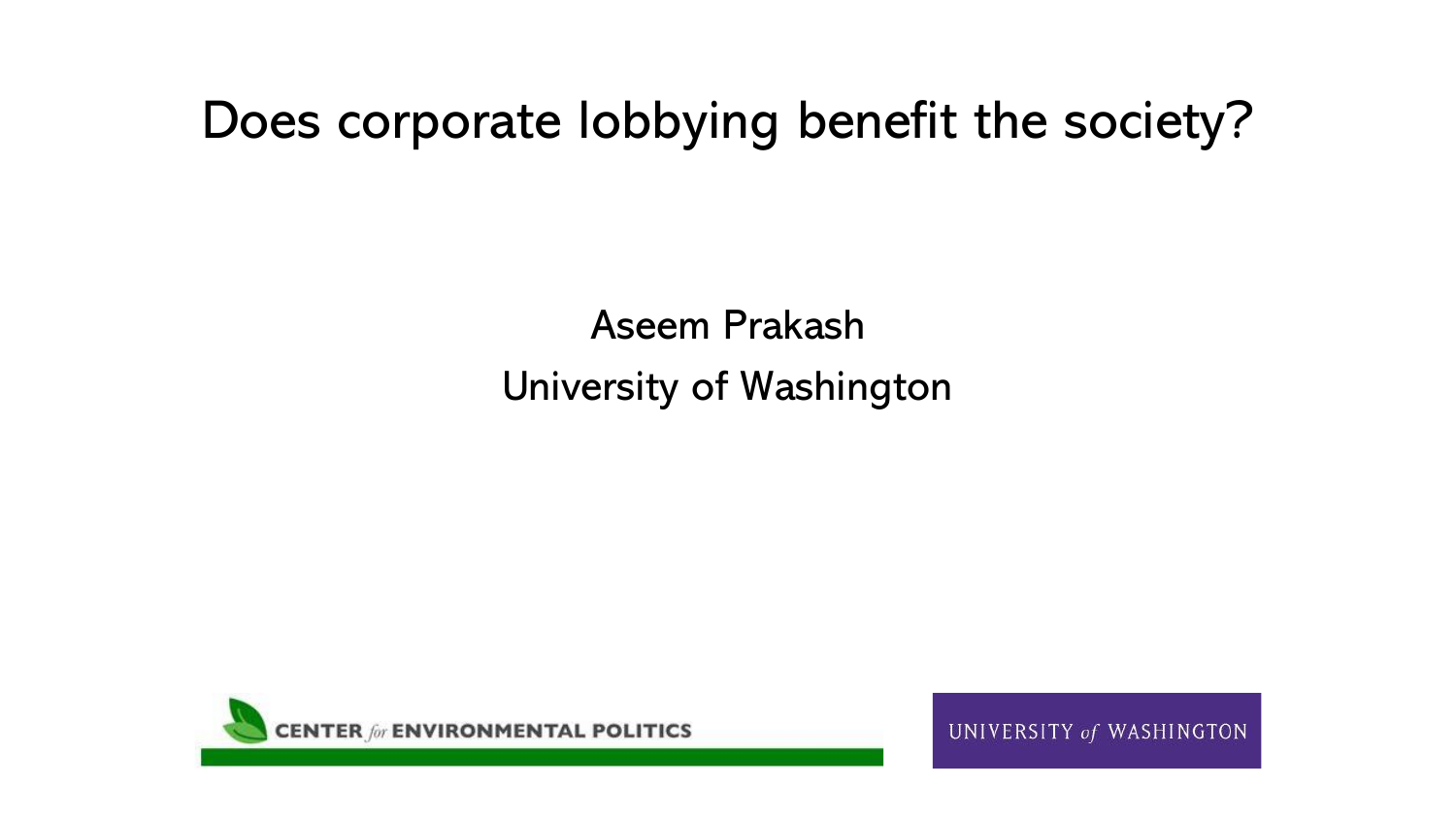## Lobbying

• In the evening, President Ulysses S. Grant would sit in the lobby of the Willard Hotel enjoying a cigar and brandy. He would be courted by power brokers and influence peddlers.

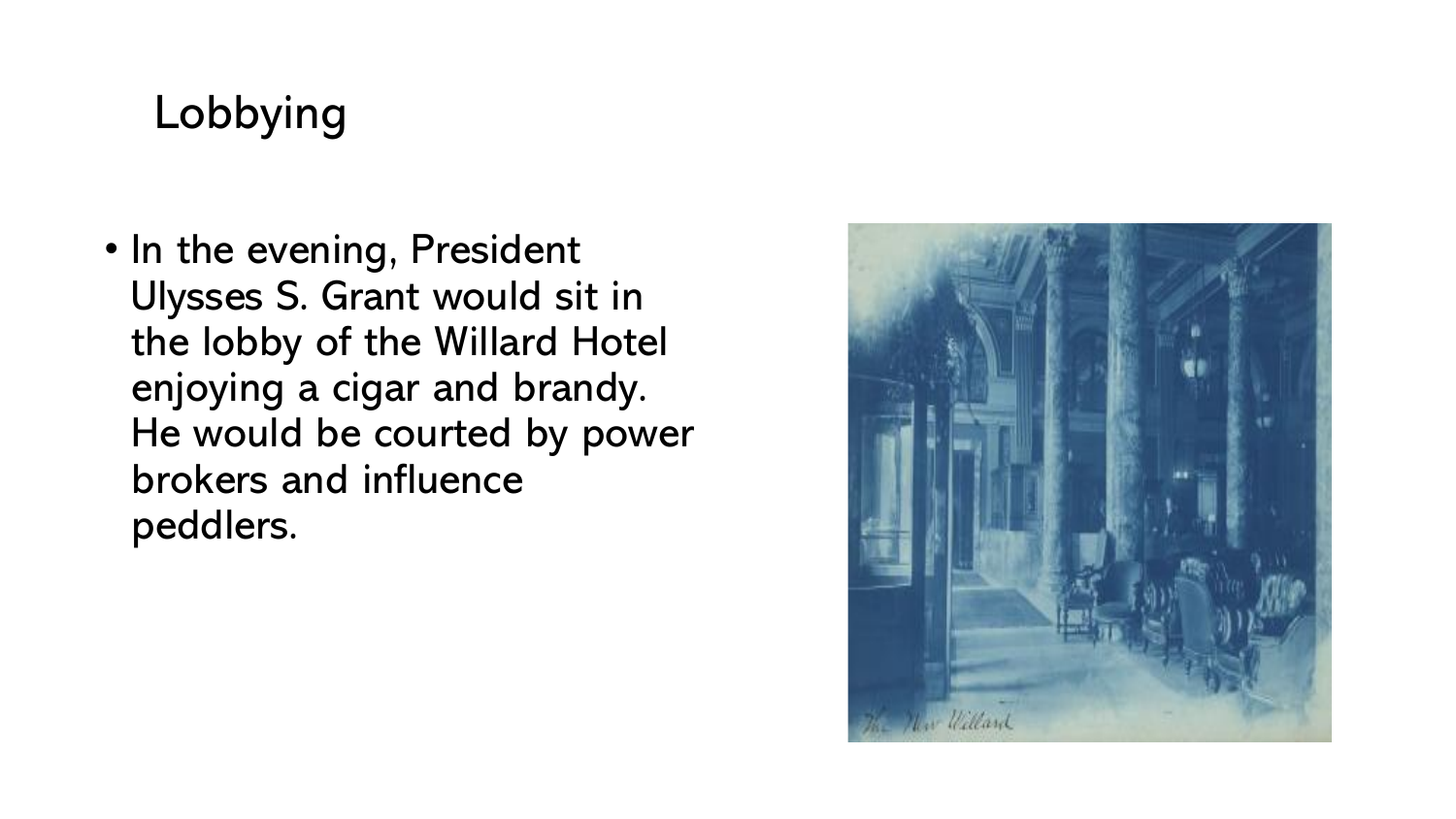#### **Definitions**

- 3 critical terms: "lobbying", "corporate," "benefiting the society"
- What is lobbying? Information provision?

If so, then it same as advocacy? As along as different "factions" have comparable access to rule-makers, why not let the best view prevail (as in elections or the legal system)?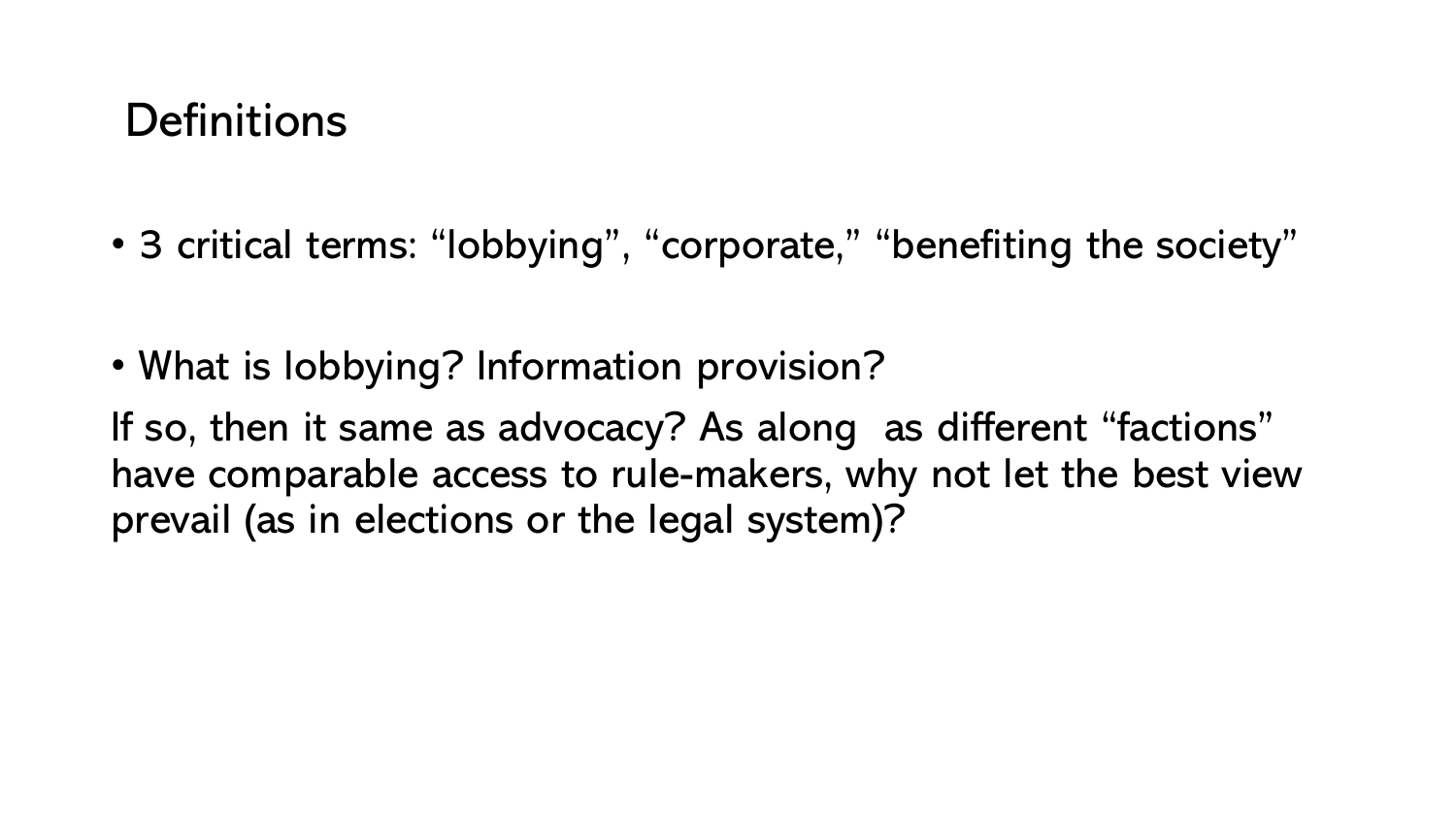## What if lobbying is something different?

- Typically, scholars limit lobbying to paid advocacy (i.e. unpaid advocacy is not lobbying)
- But if paid and unpaid advocacy serve the same information provision function, why should societal implications differ?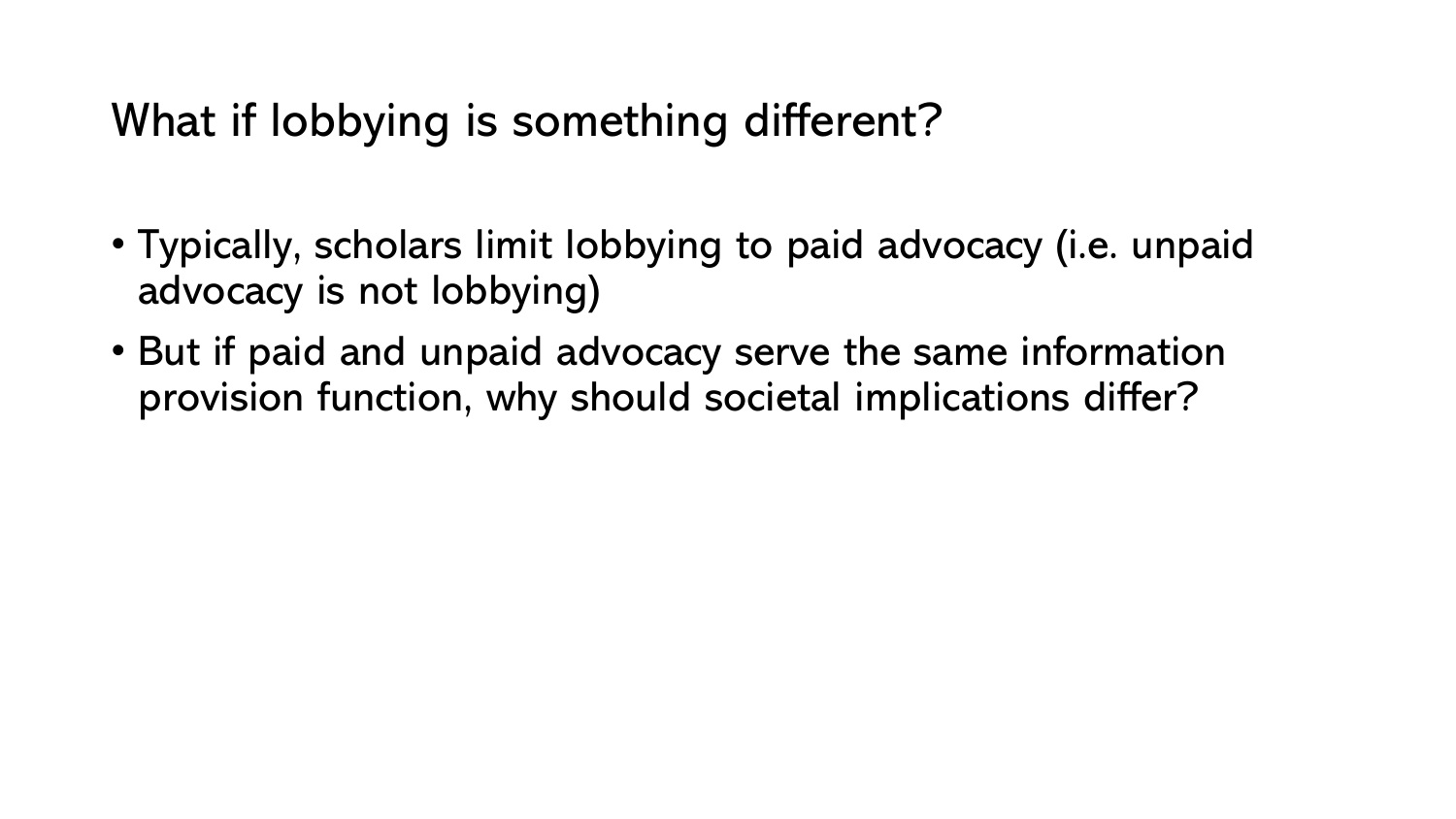What about corruption and undue influence?

- Paid advocacy  $=$  corruption  $+$  undue influence
- The playing field is not level; the rich "factions" win
- Henry Demarest Lloyd, in "Story of a Great Monopoly."
- "The Standard has done everything with the Pennsylvania legislature, except refine it." -- The Atlantic, March 1881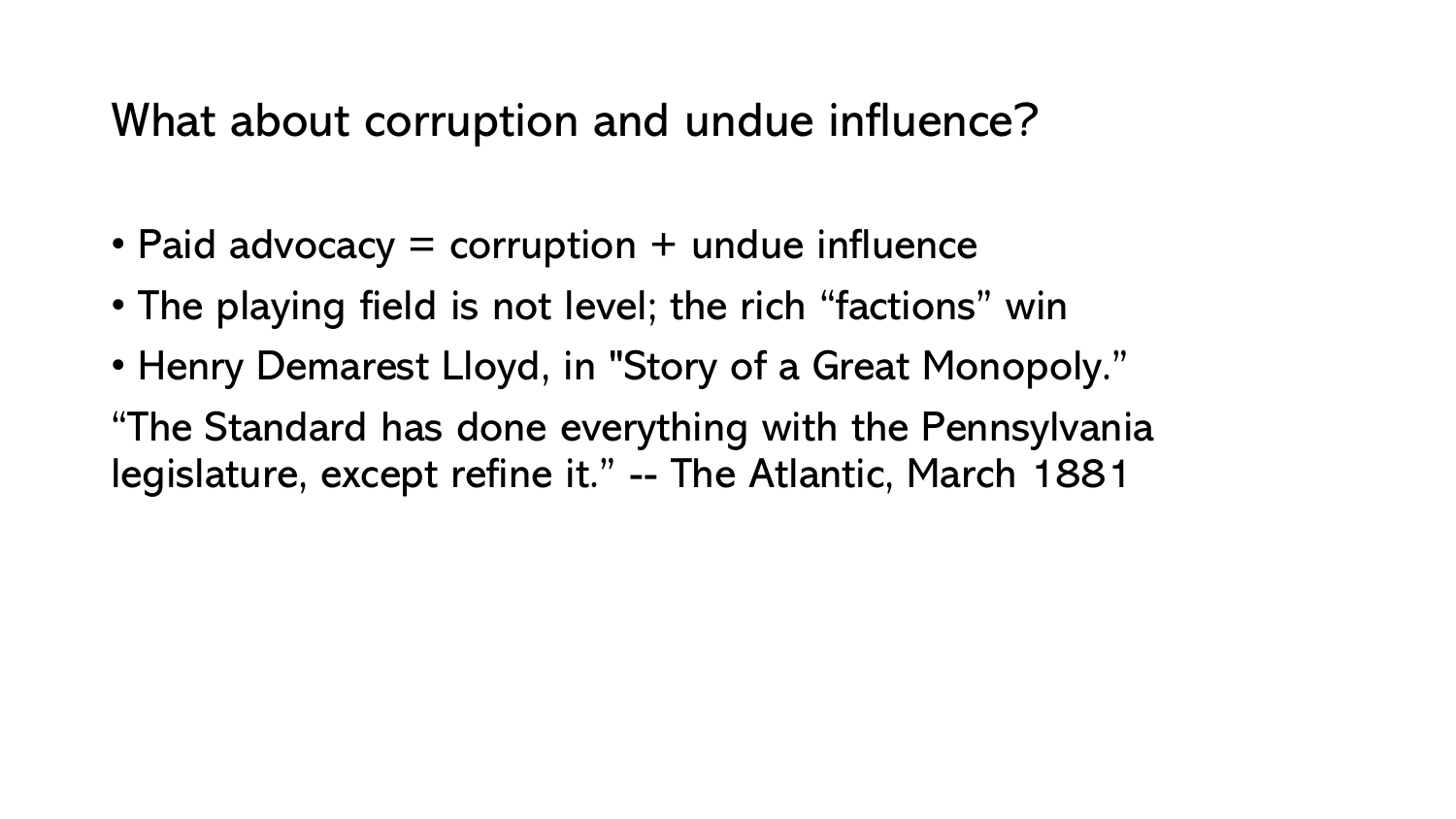## Why limit the role of money in lobbying only

- If money is the source of corruption, any sort of influence peddling where money plays a role should be opposed?
- This means No PACs; eliminate the role of money in elections.
- Does this violate free speech? Would people be allowed to use their personal resources for elections?
- If money is banned, would it favor the incumbents?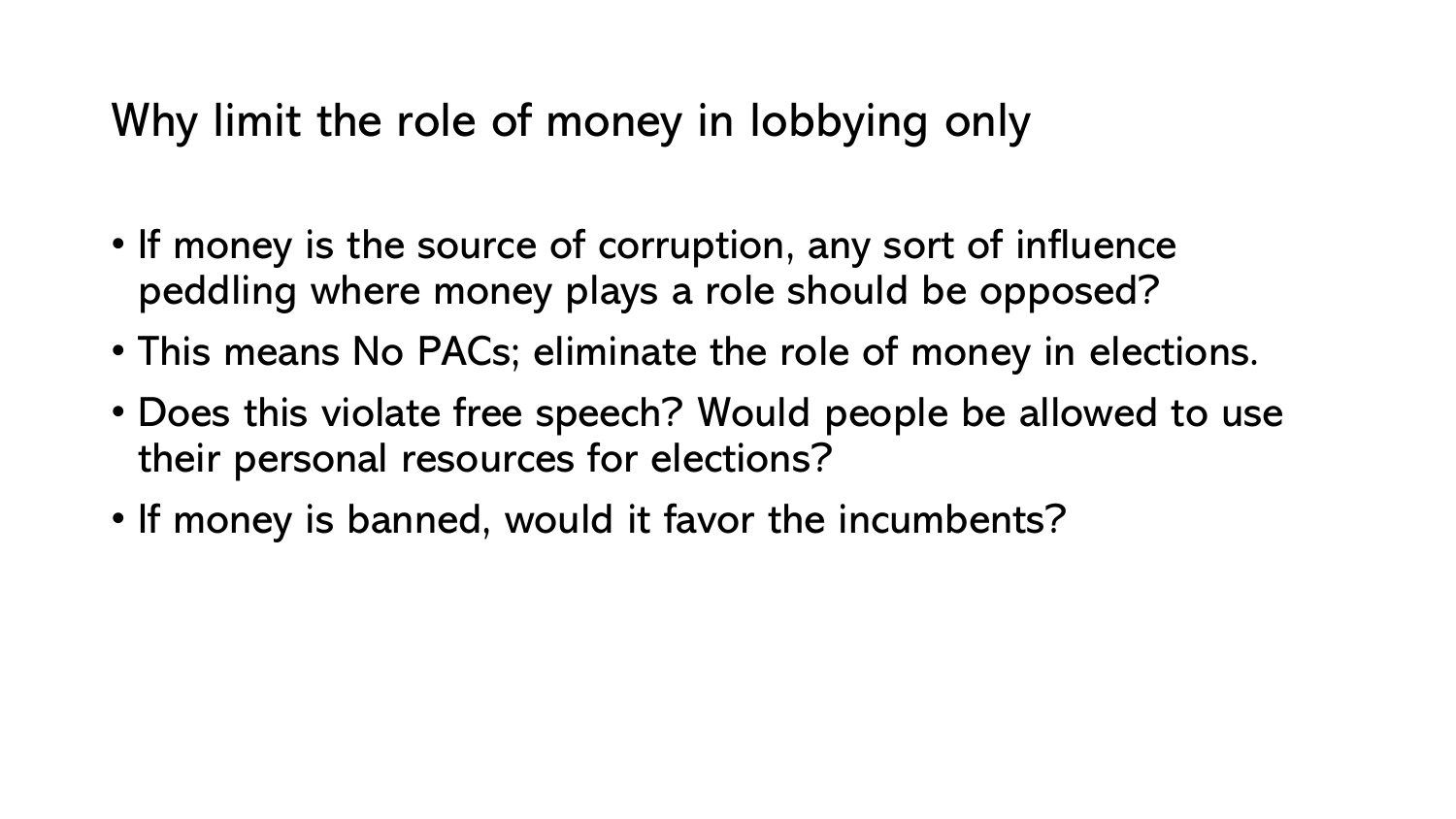What about non-corporate lobbying?

• If money corrupts, why should lobbying by non-corporate actors be treated differently?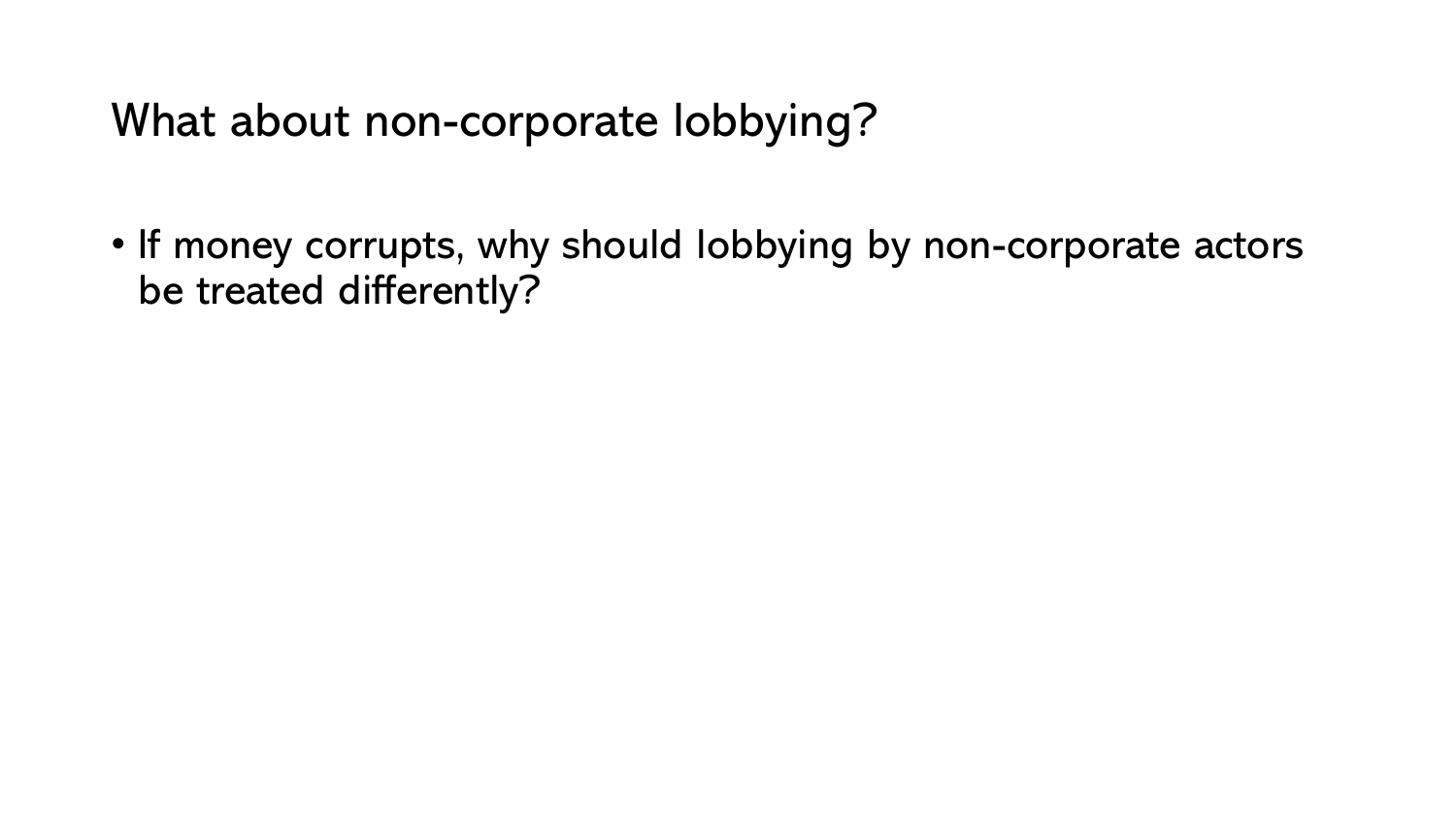### Is advocacy different?

- If paid lobbyists privilege the powerful, we should remove all factors that make the playing field unequal.
- Decision makers should not be allowed to receive "petitions" from supporters and constituents (after all, this the source of porkbarrel politics).
- Might this not undermine democracy?